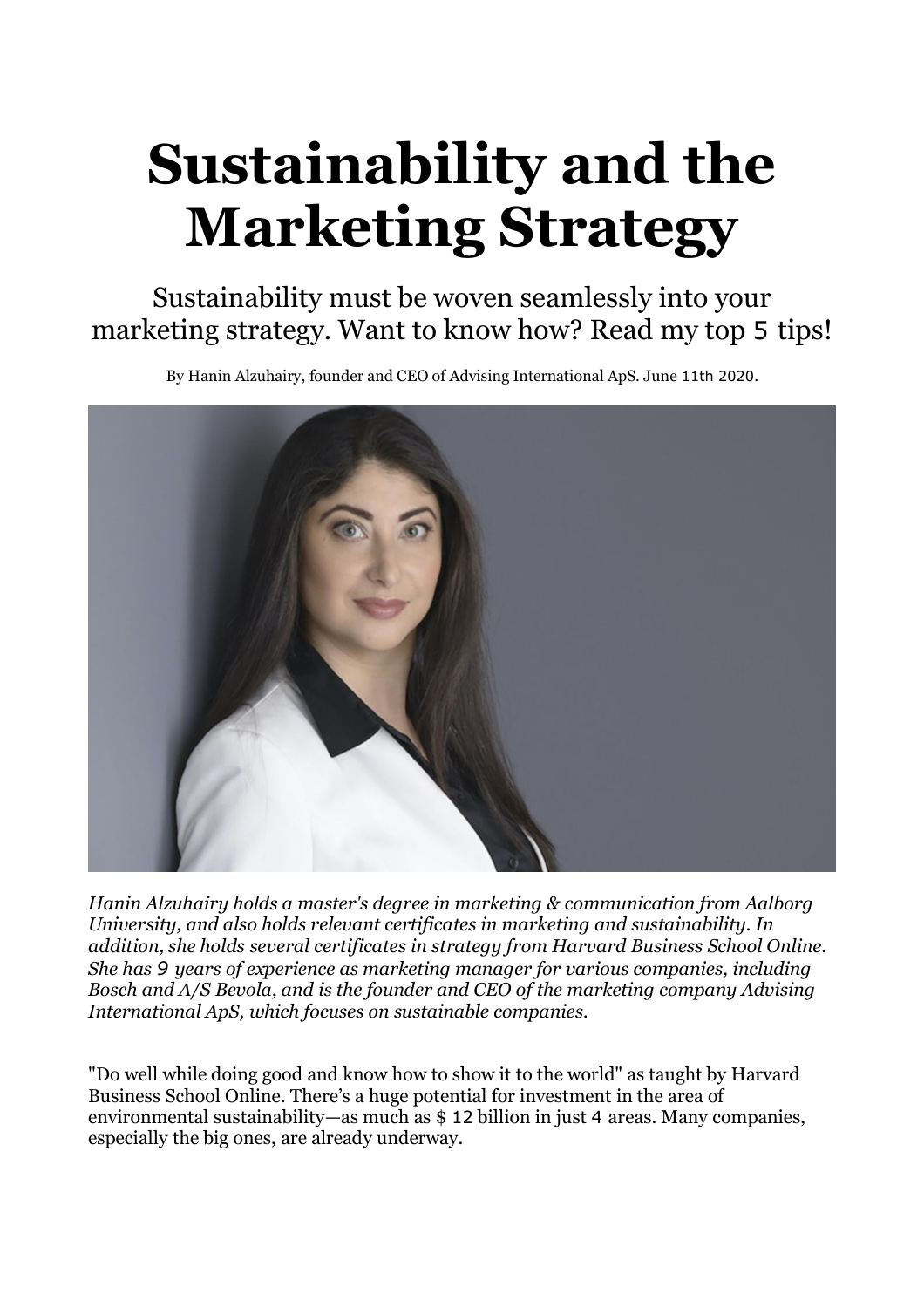Businesses have a great responsibility to make a difference in the world—in terms of changing work processes and collaboration in the arena of environmental sustainability, as well as consumer behavior. Businesses can help consumers become even more aware of the necessity to support environmentally-minded businesses. Today's consumer is very aware of environmental issues. It's this consumer that companies must attract. The right marketing strategies will attract the right consumer.

## **Invest in the right marketing strategies—those focused upon sustainability.**

The company's marketing strategy, including branding and communication, must be able to clearly explain the company's environmental mission—including any ESG and CSR—in a uniform, strategic, and tailor-made way, while also differentiating the company from its competitors, and attracting and retaining employees, customers, partners and investors. Many companies focus only on "sustainable communication," and have completely forgotten the entire marketing package. Furthermore, there are some companies that have not thought about how marketing should be linked to sustainability, while others are struggling with "green-washing."

Checklist: 5 marketing tips your business should consider:

# **1: Avoid green-washing**

Unfortunately, some companies are struggling with the "green-washing" phenomenon, while others believe they need to emphasize their sustainability mission by talking only about the environment and planetary goals. It doesn't have to be this way! Consumers become confused and lose confidence in companies and their marketing if all they talk about is going "green" in the same way. The first step for the company is to find the "green story" at the core of the company, and document one's "green approach," instead of inventing stories that are used exclusively for marketing and branding.

The company's marketing must give a true and loyal impression of the products and the company and must not mislead consumers without explaining how the claims are related to the company. Words such as "environmentally friendly," "green," "sustainable," "climate-correct," etc., must be explained to avoid "green-washing" accusations. Also, avoid linking "eco" to a word solely to appear environmentally conscious. Companies must focus on being honest and transparent. They must appear to be ambitious in terms of sustainability if indeed they are. If they're not entirely sustainable, and have production facilities that do not fully comply with CSR or ESG, for example, they must show they have the desire and potential to be completely sustainable, in order to gain consumer confidence, while showing that they're aware of this global problem, and working towards doing the right thing. In addition, companies' sustainable messages don't necessarily have to be communicated by classical graphic or communicative methods, which are typically linked to the environment. There may be other creative ways to promote sustainability that seem more reliable to consumers. Express your message implicitly and use symbolism!

# **2: Get your marketing strategy under control**

To establish the right marketing strategy, first look at your company's business strategy. Is your business defined by clear goals and a clear vision? What values and stories do you want to tell the world about? Your business and marketing strategy should go hand-in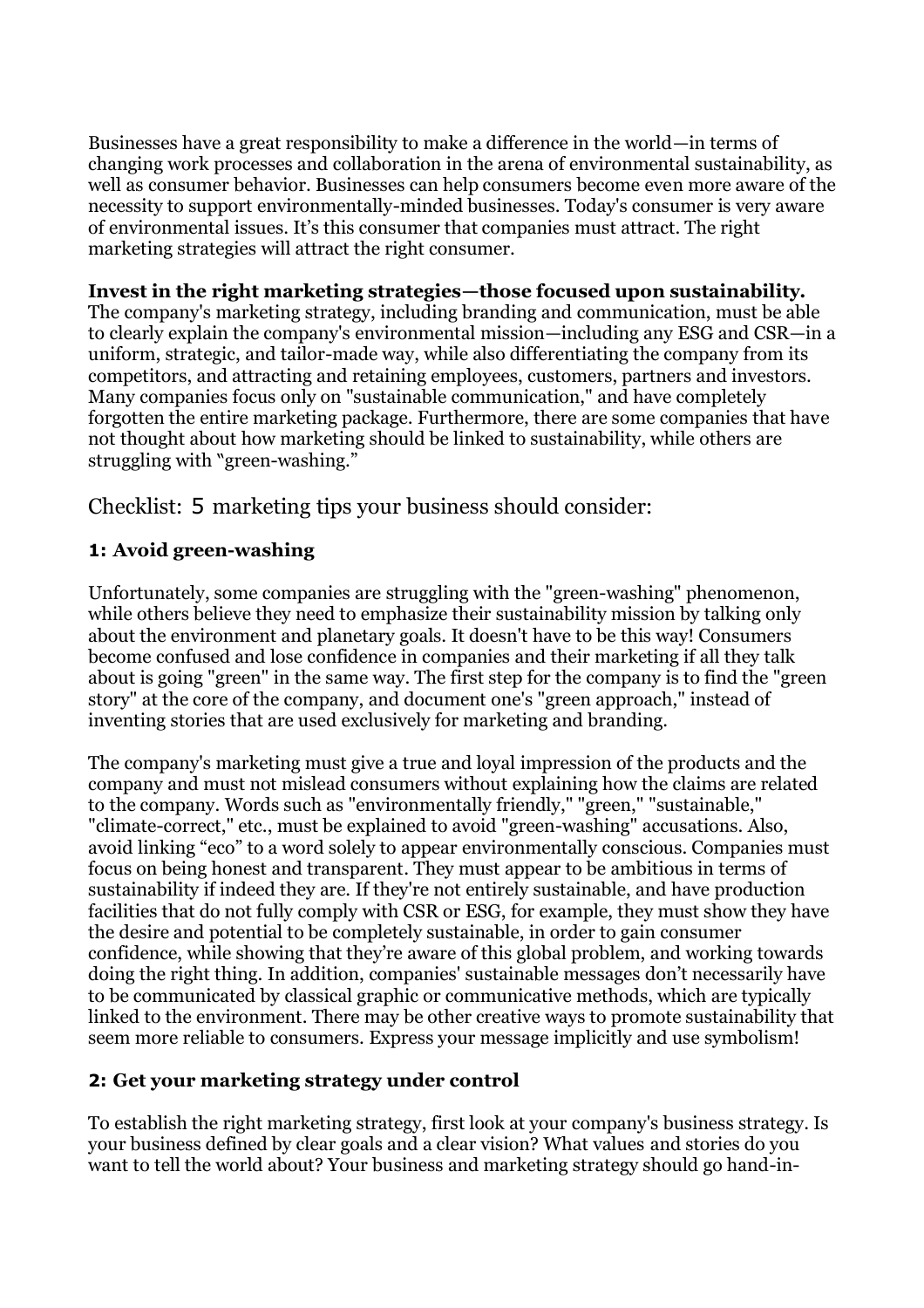hand. The marketing strategy that suits your business is based upon your goals, growth goals, resources, customers, and Unique Selling Propositions (USPs). Since sustainable change is a process embedded in the business strategy, it's also here that the company's purpose is incorporated so that it covers everything from management and strategy, to all the employees, suppliers, investors and customers / potential customers via marketing. Build your marketing strategy with the SMART concept, which offers specific, measurable, achievable, realistic, and timely goals. Even large companies that typically have a marketing department must look through the marketing strategy in relation to the business strategy and sustainability, to be sure that sustainability and visions are rooted in the marketing strategy to optimize efforts. In this way, companies benefit more from their marketing investment.

## **3: Know your customers**

Do you know why your customers invest in your products? Do you know who your customers are? Most companies base their customer segmentation on traditional marketing methods. They divide customers by age, gender, geography, etc. However, research has shown that 90% of all buying decisions are based on unconscious, emotional sensations. Thus, only 10% of the decision is based on rational, conscious arguments such as geography, price, product range, quality and service. Therefore, understand your customers' emotional types (Emotionelle Kundetyper®) so that you can hit them correctly with tailor-made marketing techniques that don't necessarily include typical "green" elements, but which implicitly focus on sustainability.

## **4: Get control of your marketing channels**

Once you understand your customers, and have built your unique marketing strategy, you'll find which marketing channels are best for your business. Promote yourself to hit your target audience with your unique environmental message. All people are different, and so are your customers. As such, it's important to keep the focus on your customer, and market in a way that best suits them while winning their loyalty. You're not marketing the way the marketing department or management thinks looks best.

Is it exclusively online marketing you're after? Or offline too? Perhaps you need omnichannel marketing? These questions are answered once you've set up your marketing strategy and defined your customer. With today's digitalization, many companies become confused. Many believe that every business should have a Facebook page or that each one should use Google Adwords or invest in SEO—just as some think some marketing channels are better off hitting sustainable marketing and communication than others. However, this is not necessarily correct. Nor is it always the case. All marketing channels can be used to promote sustainability. It's the strategy that's different from channel to channel.

Therefore, it's important to know one's customers *and* have the right strategy in place so that companies know where to market to customers and how the message / story should be told. In this way, companies can hit the sweet spot, becoming more efficient, while not wasting time investing in the wrong marketing strategies. After all, not every company should have a Facebook page. Investing in Google Adwords may not necessarily be beneficial. And, you can't invest in SEO unless you have your entire marketing package in place first!